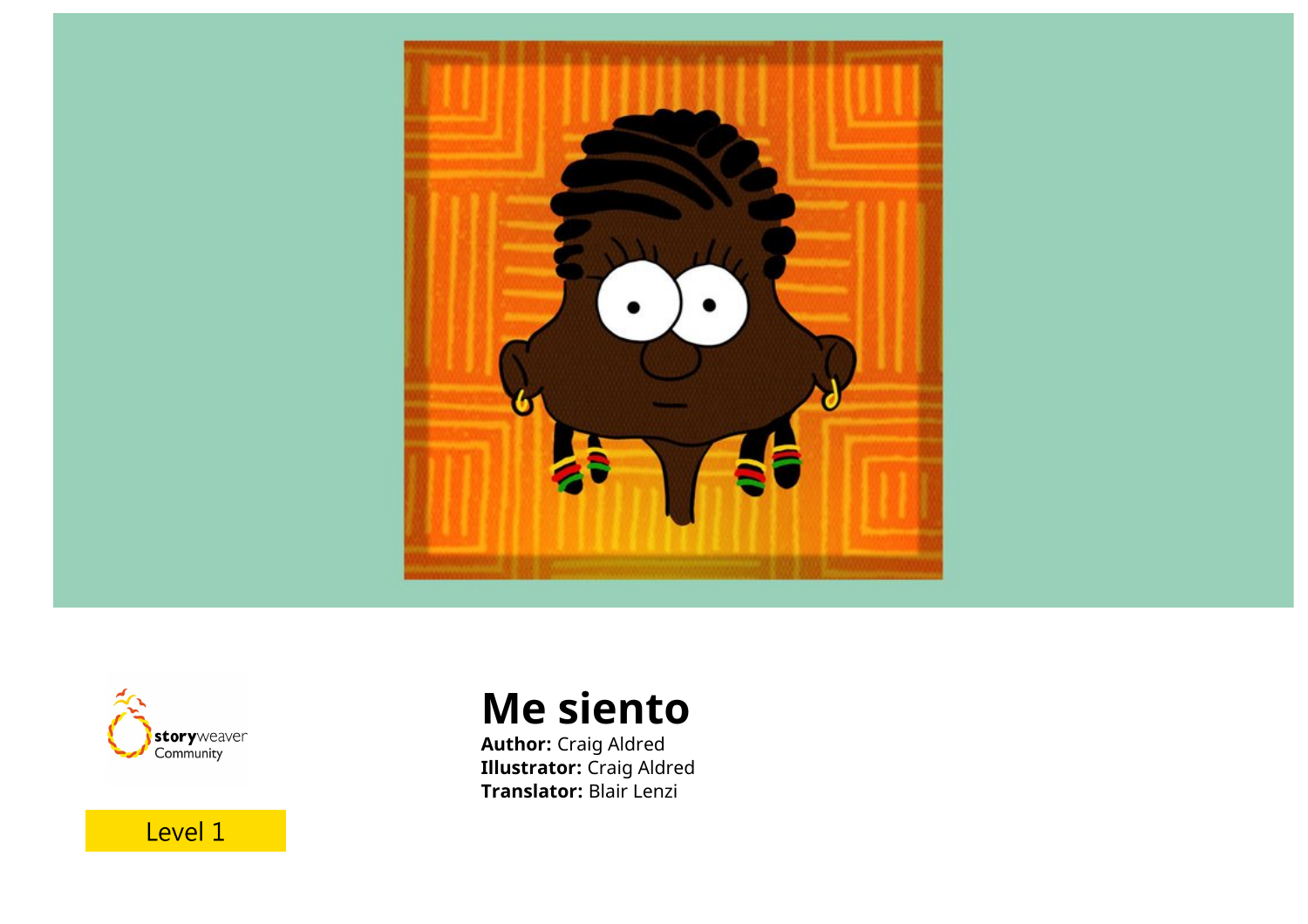

## Emocionada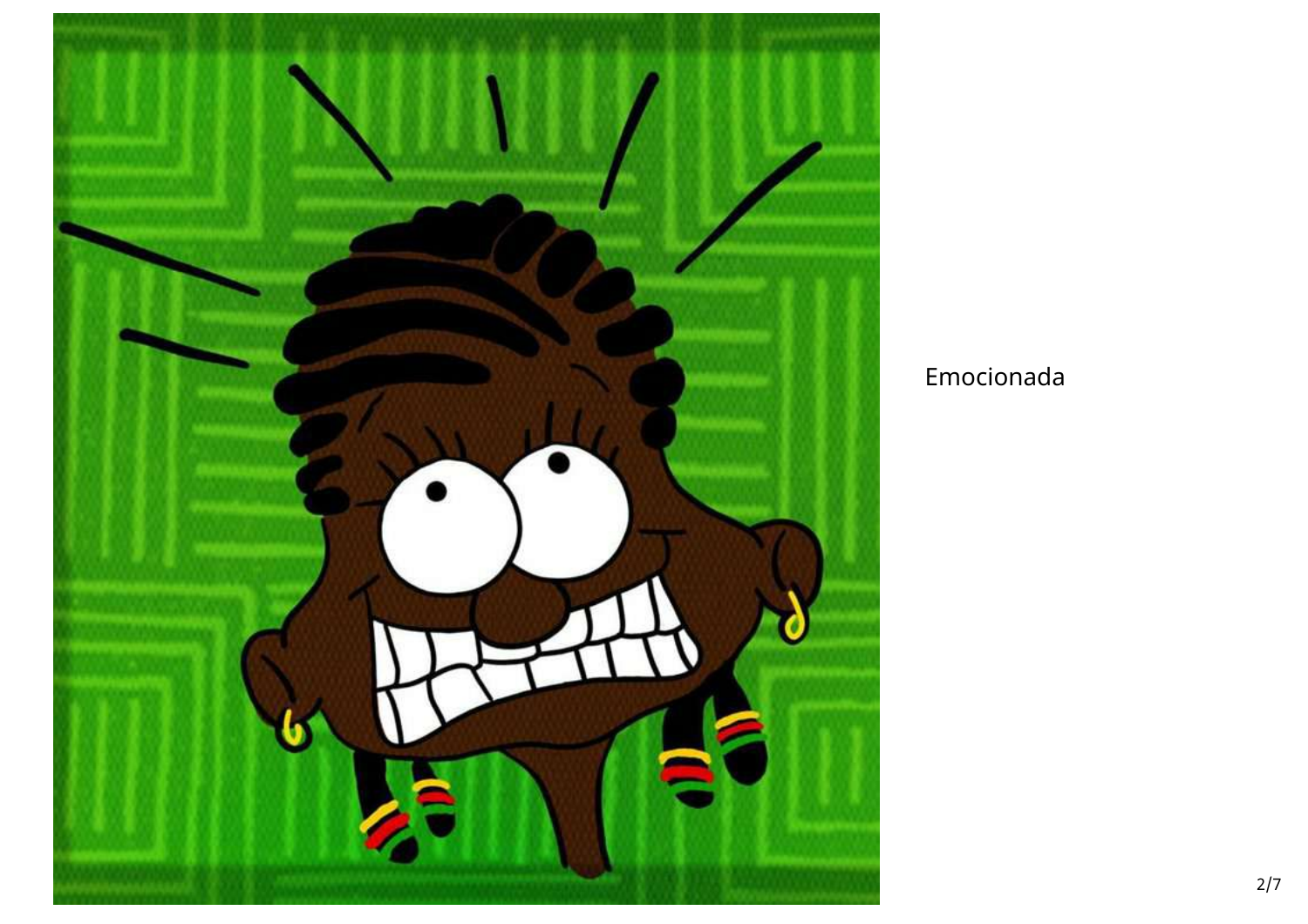

Triste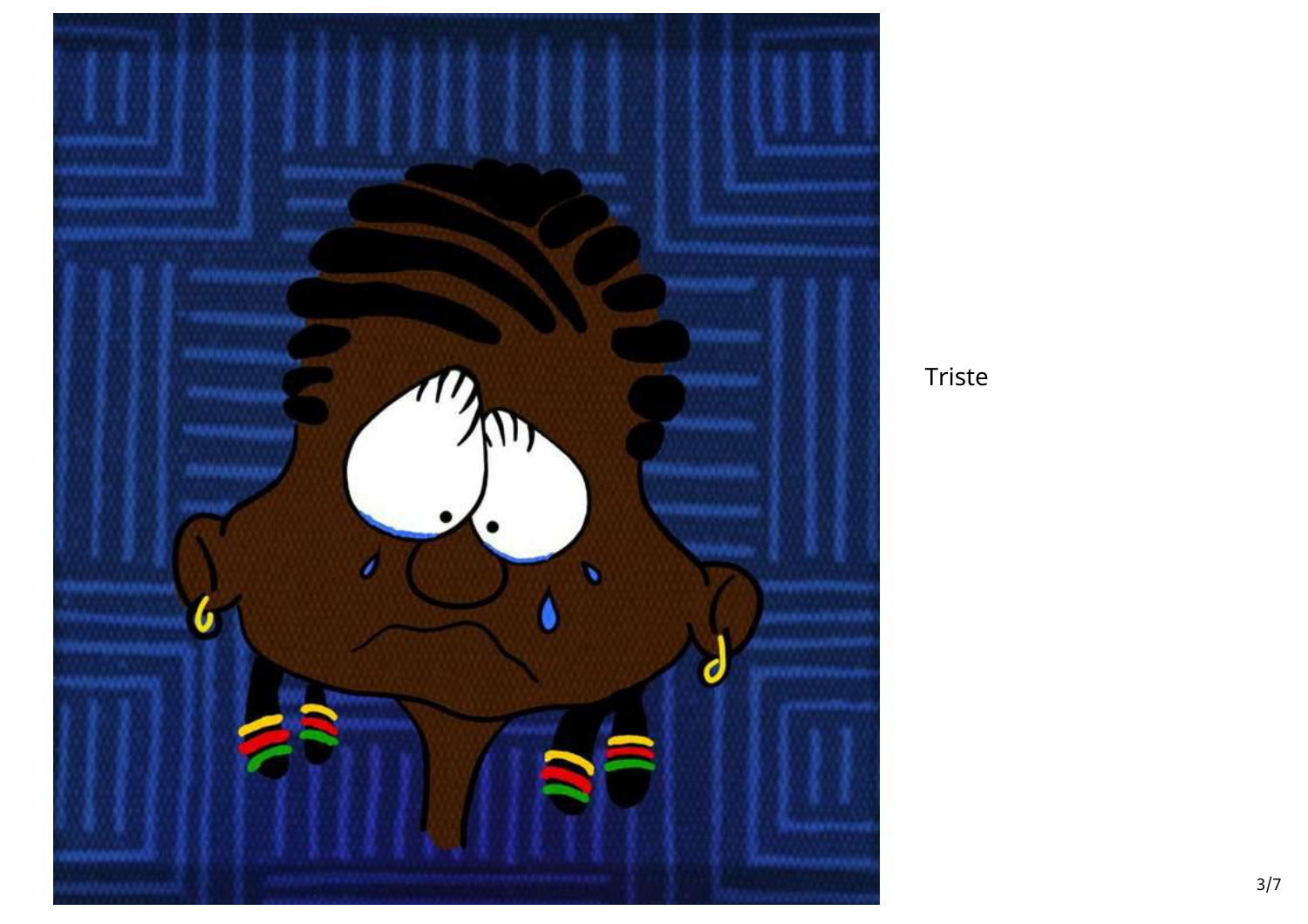

Tímida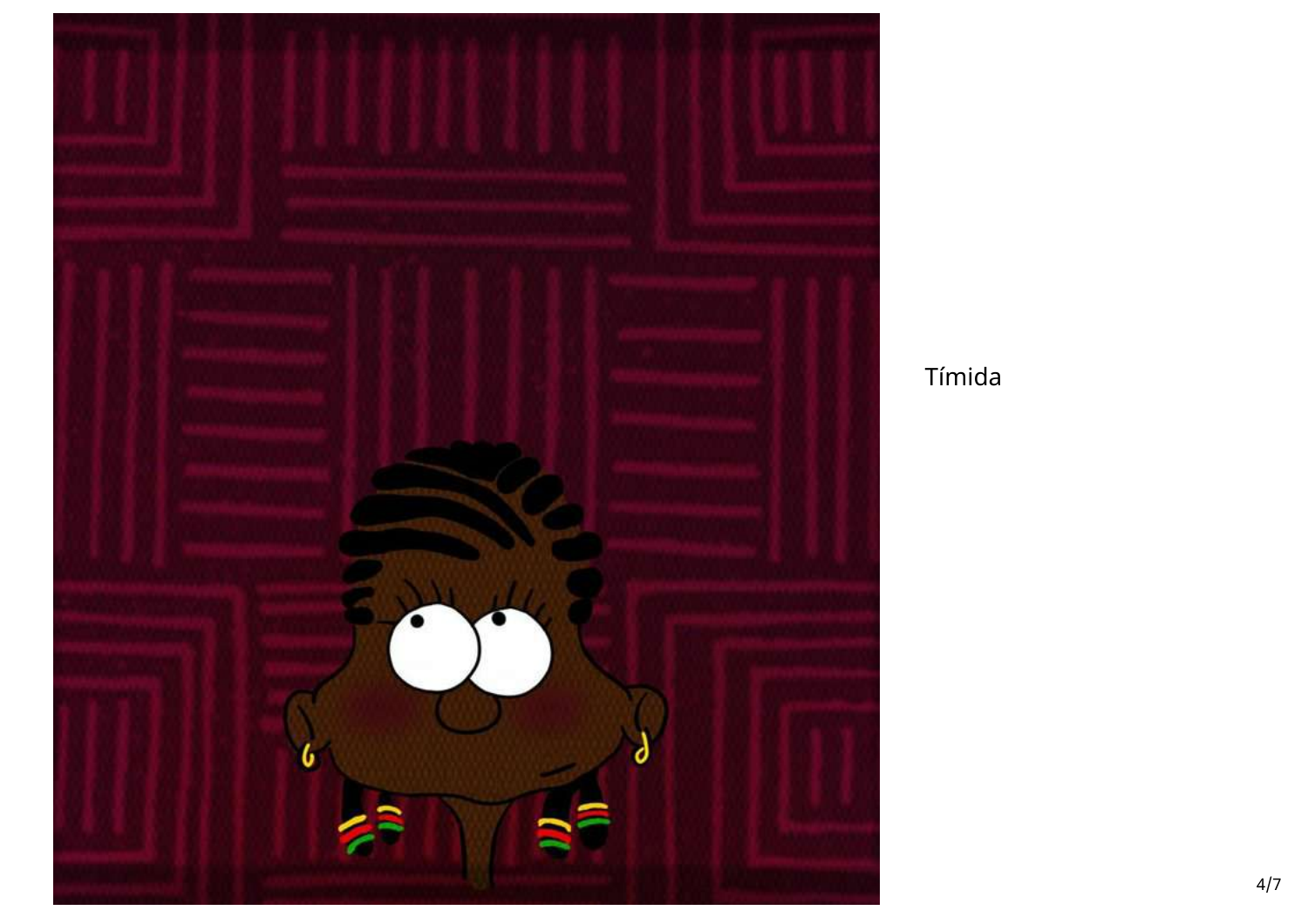

### Asustada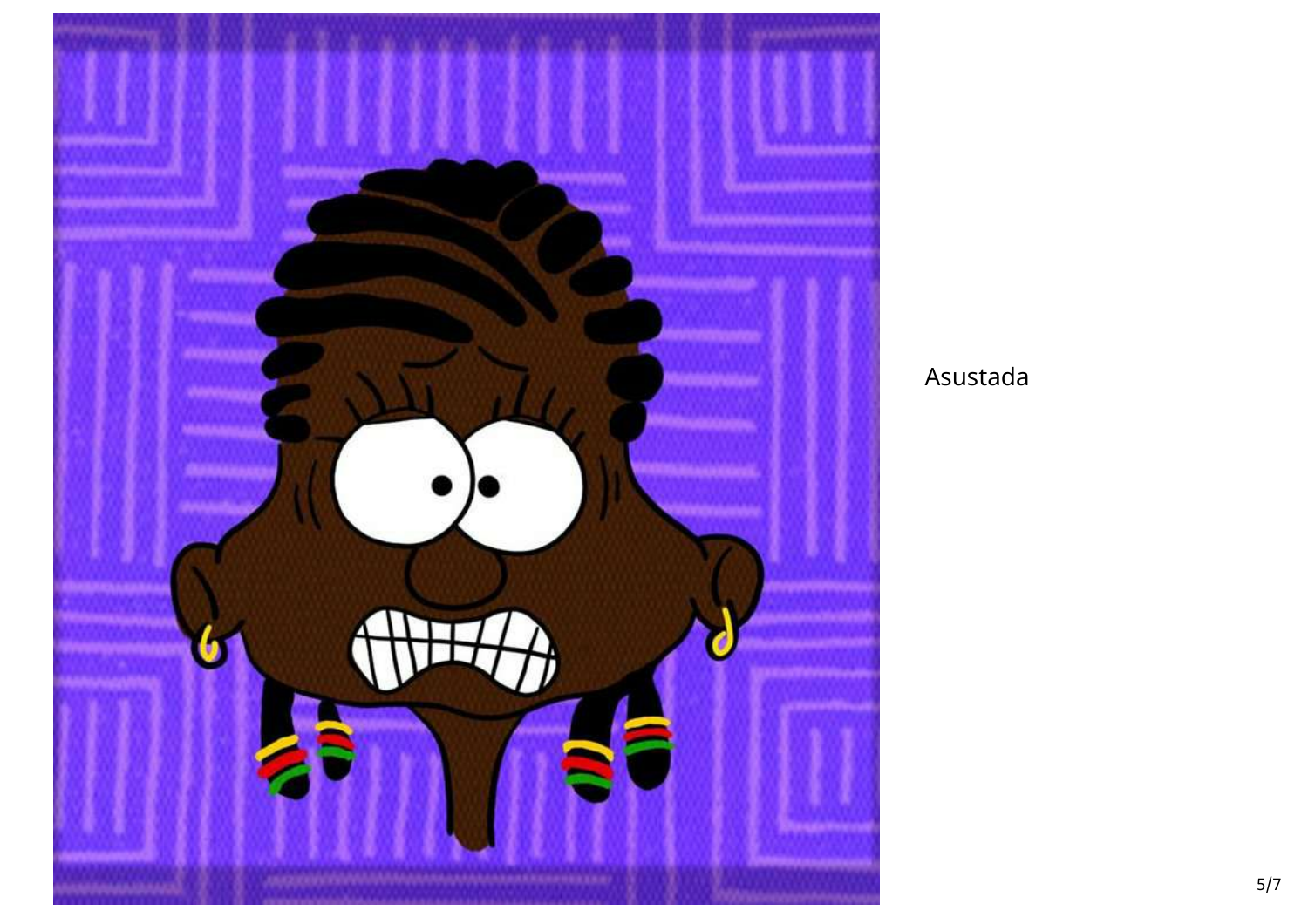

Feliz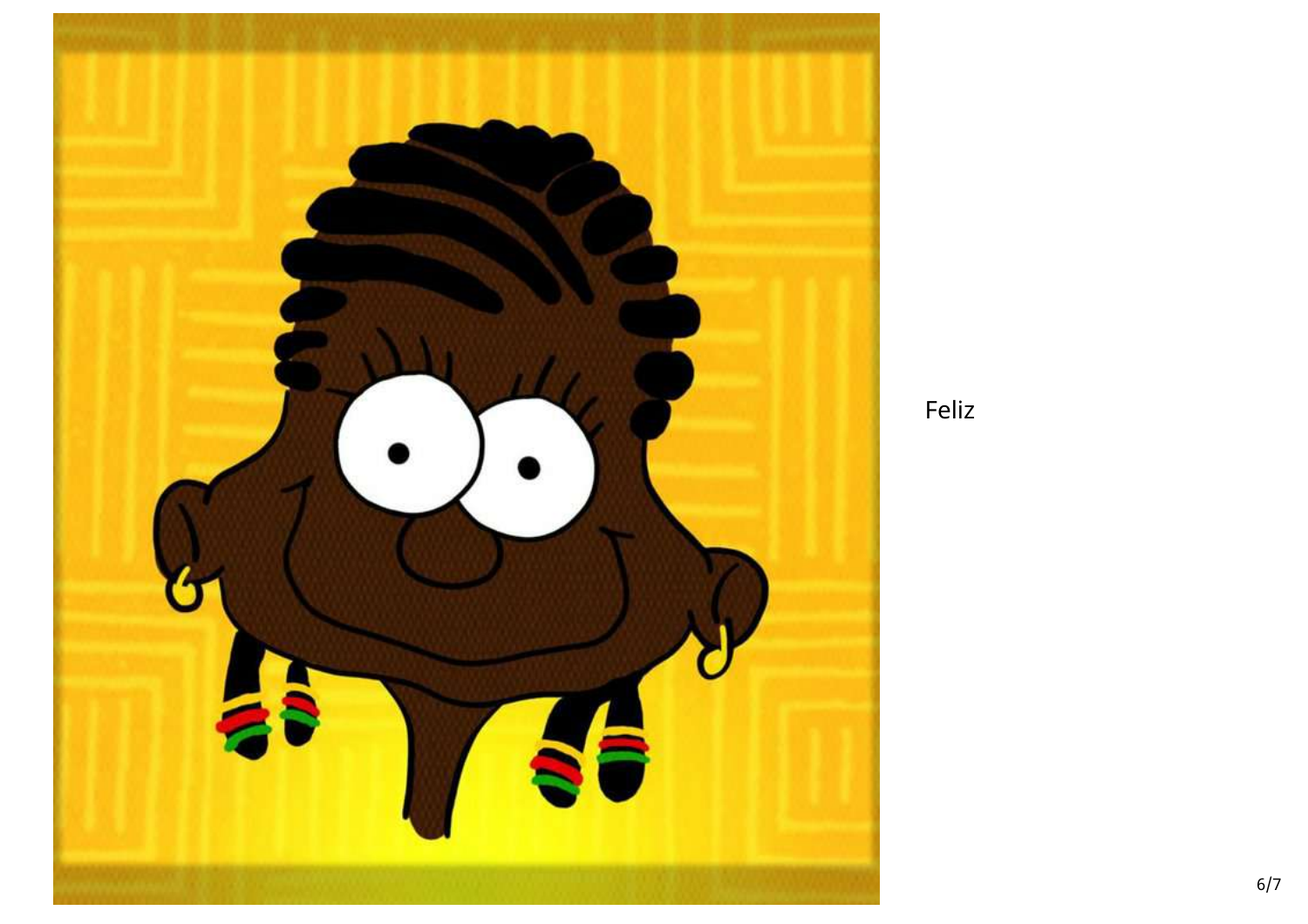

# Enfadada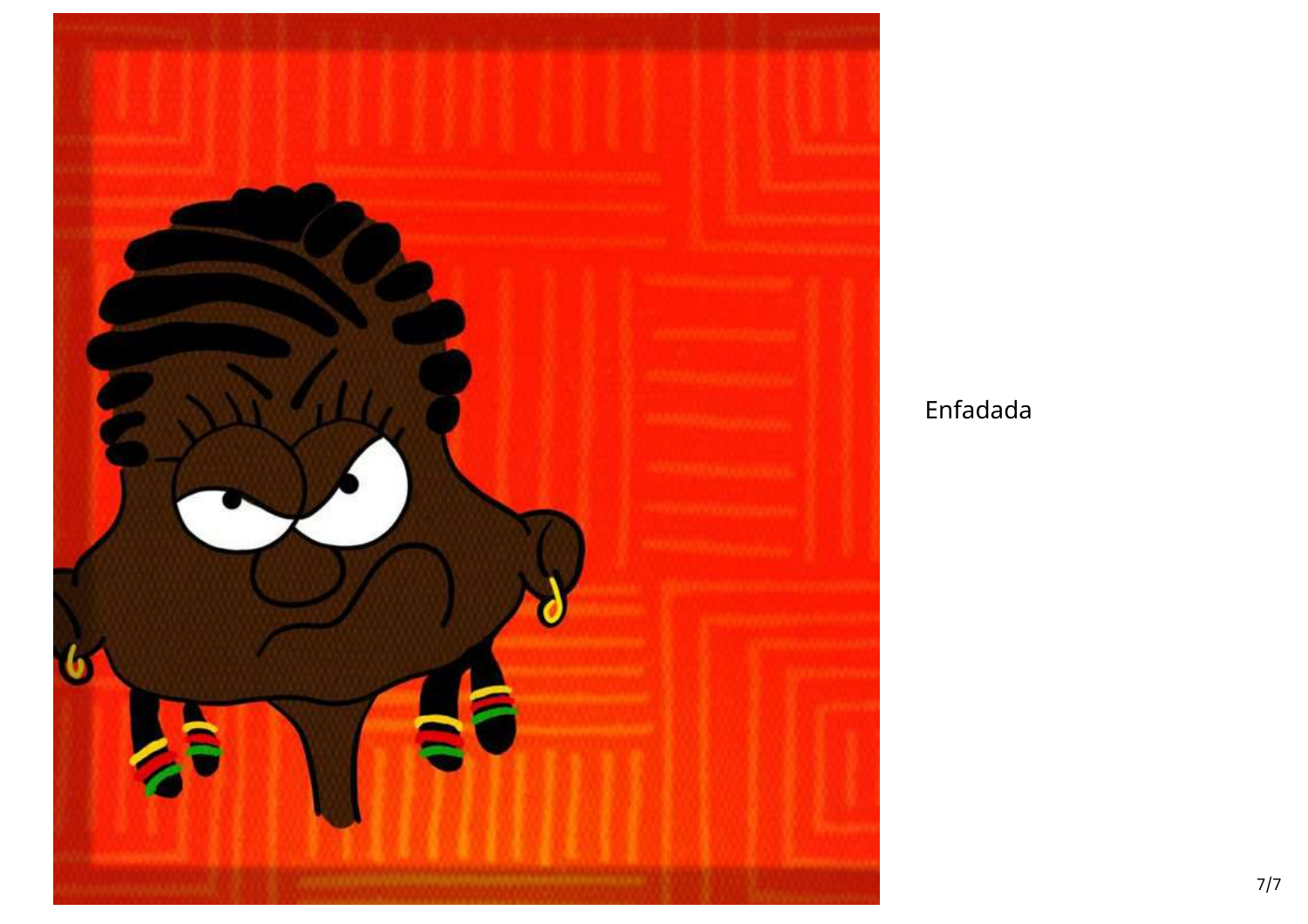

This book was made possible by Pratham Books' StoryWeaver platform. Content under Creative Commons licenses can be downloaded, translated and can even be used to create new stories ‐ provided you give appropriate credit, and indicate if changes were made. To know more about this, and the full terms of use and attribution, please visit the following [link](https://storyweaver.org.in/terms_and_conditions).

#### Story Attribution:

This story: Me siento is translated by Blair [Lenzi](https://storyweaver.org.in/users/188387-blair-lenzi) . The © for this translation lies with Blair Lenzi, 2020. Some rights reserved. Released under CC BY 4.0 license. Based on Original story: 'I [Feel](https://storyweaver.org.in/stories/103466-i-feel)', by Craig [Aldred](https://storyweaver.org.in/users/155350-craig-aldred) . © Bloom Library , 2015. Some rights reserved. Released under CC BY 4.0 license.

#### Images Attributions:

Cover page: [Surprised](https://storyweaver.org.in/illustrations/30804-surprised-girl) girl, by Craig [Aldred](https://storyweaver.org.in/users/155350-craig-aldred) © Bloom Library, 2015. Some rights reserved. Released under CC BY 4.0 license. Page 2: [Excited](https://storyweaver.org.in/illustrations/30805-excited-girl) girl, by Craig Aldred © Bloom Library, 2015. Some rights reserved. Released under CC BY 4.0 license. Page 3: [Crying](https://storyweaver.org.in/illustrations/30809-crying-girl) girl, by Craig [Aldred](https://storyweaver.org.in/users/155350-craig-aldred) © Bloom Library, 2015. Some rights reserved. Released under CC BY 4.0 license. Page 4: [Shy](https://storyweaver.org.in/illustrations/30810-shy-girl) girl, by Craig [Aldred](https://storyweaver.org.in/users/155350-craig-aldred) © Bloom Library, 2015. Some rights reserved. Released under CC BY 4.0 license. Page 5: [Scared](https://storyweaver.org.in/illustrations/30811-scared-girl) girl, by Craig [Aldred](https://storyweaver.org.in/users/155350-craig-aldred) © Bloom Library, 2015. Some rights [reserved.](https://storyweaver.org.in/users/155350-craig-aldred) Released under CC BY 4.0 license. Page 6: [Smiling](https://storyweaver.org.in/illustrations/30812-smiling-girl) girl, by Craig Aldred © Bloom Library, 2015. Some rights reserved. Released under CC BY 4.0 license. Page 7: [Angry](https://storyweaver.org.in/illustrations/30813-angry-girl) girl, by Craig [Aldred](https://storyweaver.org.in/users/155350-craig-aldred) © Bloom Library, 2015. Some rights reserved. Released under CC BY 4.0 license.

Disclaimer: [https://www.storyweaver.org.in/terms\\_and\\_conditions](https://storyweaver.org.in/terms_and_conditions)



Some rights reserved. This book is CC-BY-4.0 licensed. You can copy, modify, distribute and perform the work, even for commercial purposes, all without asking permission. For full terms of use and attribution, <http://creativecommons.org/licenses/by/4.0/>